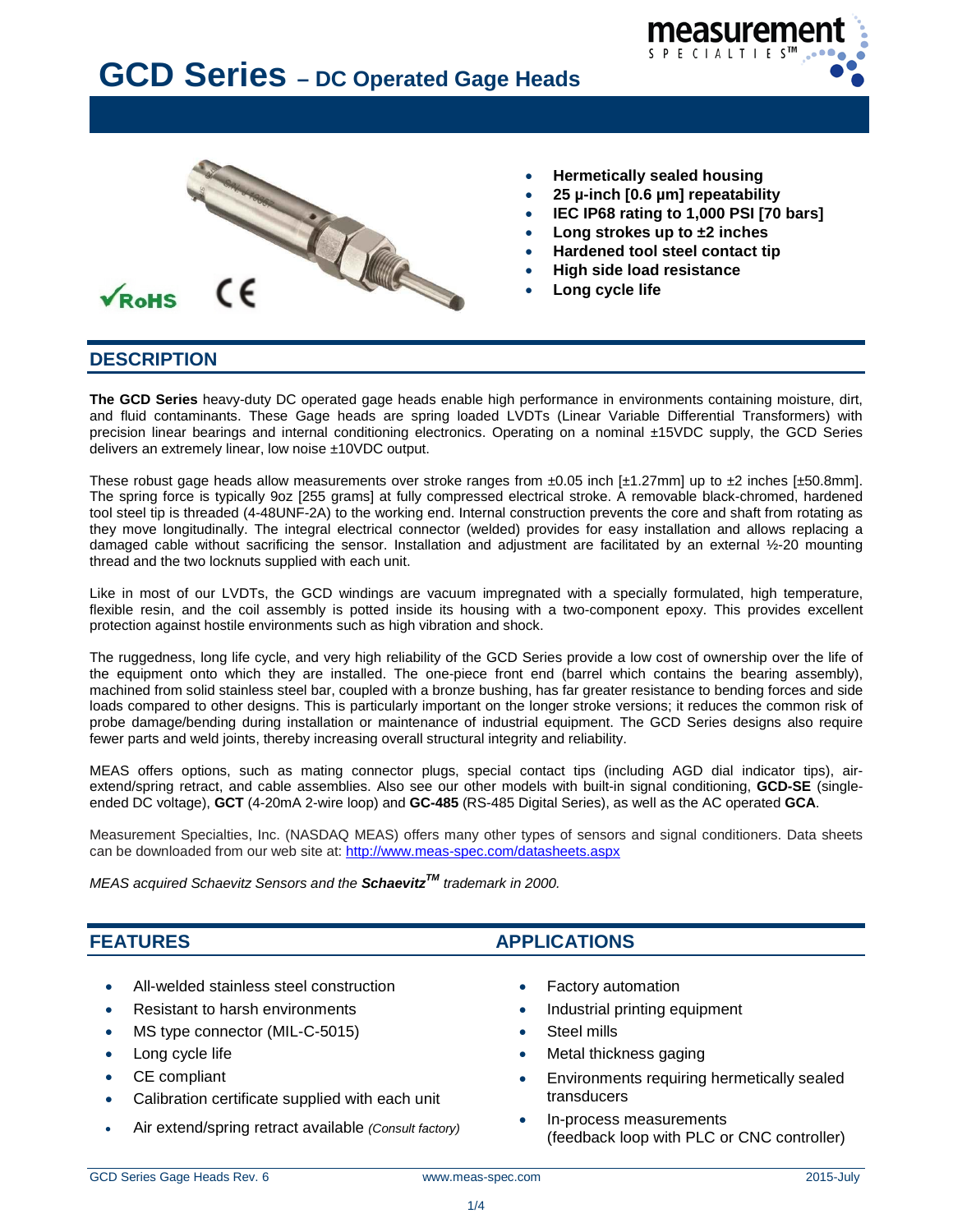

# **PERFORMANCE SPECIFICATIONS**

| <b>ELECTRICAL SPECIFICATIONS</b> |                                                                                          |                    |                   |                |                 |                 |
|----------------------------------|------------------------------------------------------------------------------------------|--------------------|-------------------|----------------|-----------------|-----------------|
| <b>Parameter</b>                 | <b>GCD-050</b>                                                                           | <b>GCD-125</b>     | <b>GCD-250</b>    | <b>GCD-500</b> | <b>GCD-1000</b> | <b>GCD-2000</b> |
| Stroke/gaging range              | $±0.050$ [1.27]                                                                          | $\pm 0.125$ [3.17] | $\pm 0.25$ [6.35] | $±0.50$ [12.7] | $±1.0$ [25.4]   | $±2.0$ [50.8]   |
| Sensitivity, volts/inch          | 200                                                                                      | 80                 | 40                | 20             | 10              | 5               |
| Input voltage                    | $+/-15VDC$                                                                               |                    |                   |                |                 |                 |
| Input current                    | 30mA, maximum                                                                            |                    |                   |                |                 |                 |
| Output at stroke ends            | +/-10VDC (Output is positive when the core is displaced from null towards the connector) |                    |                   |                |                 |                 |
| Non-linearity                    | ±0.25% of FR, maximum                                                                    |                    |                   |                |                 |                 |
| Repeatability                    | 25 $\mu$ -inch [0.6 $\mu$ m]                                                             |                    |                   |                |                 |                 |
| Stability                        | 0.125% of FSO after warm up                                                              |                    |                   |                |                 |                 |
| Frequency response<br>(dynamic)  | 15Hz, maximum                                                                            |                    |                   |                |                 |                 |

| <b>ENVIRONMENTAL SPECIFICATIONS &amp; MATERIALS</b> |                                                                      |  |  |  |
|-----------------------------------------------------|----------------------------------------------------------------------|--|--|--|
| Operating temperature                               | +32°F to +160°F [0°C to 70°C]                                        |  |  |  |
| Survival temperature                                | -65°F to +200°F [-55°C to 95°C]                                      |  |  |  |
| Shock survival                                      | 250 g (11ms half-sine)                                               |  |  |  |
| Vibration tolerance                                 | 10 g up to 2kHz                                                      |  |  |  |
| Housing material                                    | AISI 400 Series stainless steel                                      |  |  |  |
| Electrical connector                                | 6-pin MS type connector (MIL-C-5015)                                 |  |  |  |
| IEC 60529 rating                                    | IP68 to 1,000 PSI [70 bars] with use of proper mating connector plug |  |  |  |

*Notes:*

*All values are nominal unless otherwise noted*

*Dimensions are in inch [mm] unless otherwise noted*

*FR: Full Range is the stroke range, end to end; FR=2xS for ±S stroke range*

*FSO (Full Scale Output): Largest absolute value of the outputs measured at the ends of the range*

#### **WIRING INFORMATION**



*A through F: Connector pin assignments*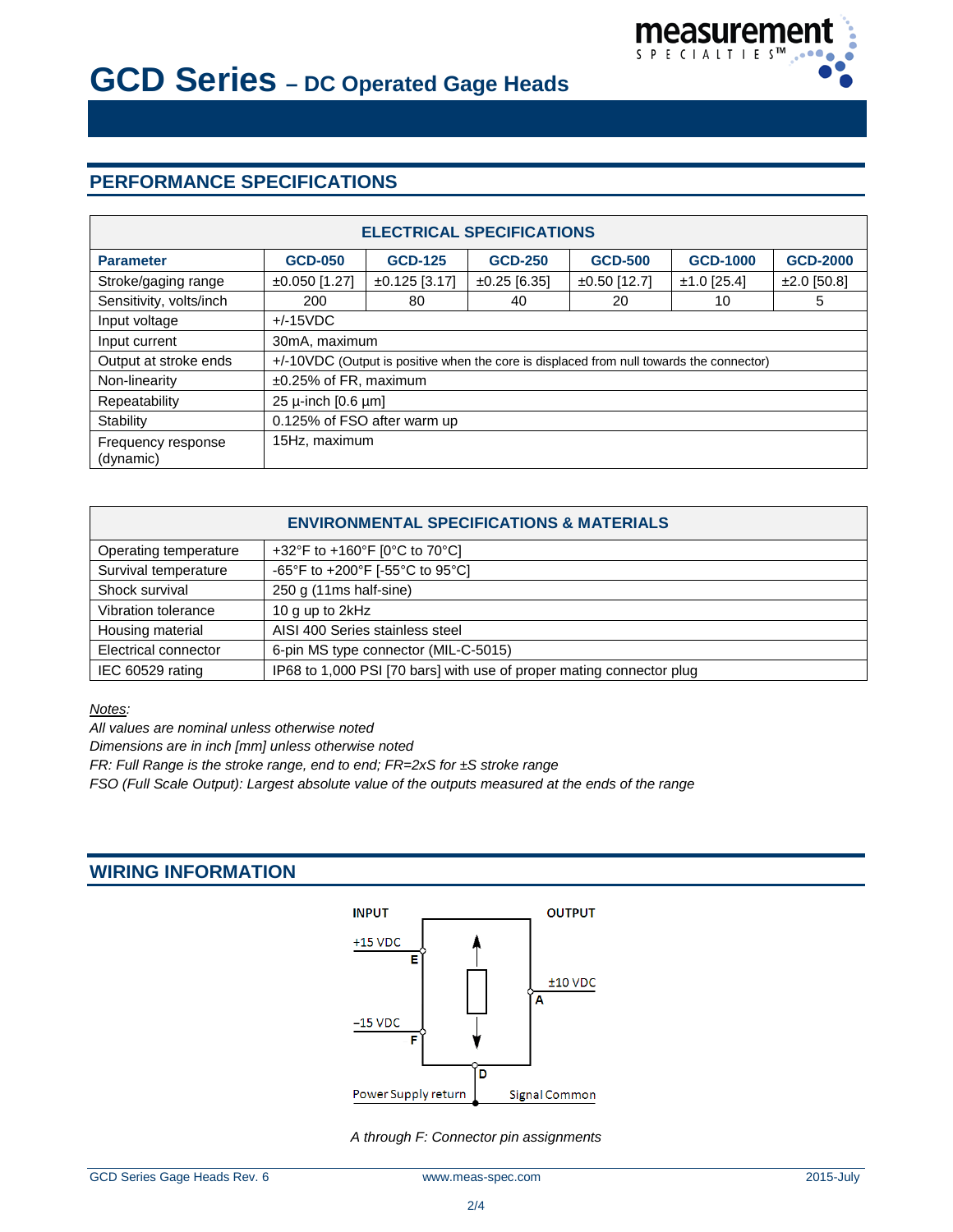

# **MECHANICAL SPECIFICATIONS**

| <b>Parameter</b>        | <b>GCD-050</b>                                                  | <b>GCD-125</b>    | <b>GCD-250</b>    | <b>GCD-500</b> | <b>GCD-1000</b> | <b>GCD-2000</b> |
|-------------------------|-----------------------------------------------------------------|-------------------|-------------------|----------------|-----------------|-----------------|
| Stroke/gaging range     | $±0.050$ [1.27]                                                 | $±0.125$ [3.17]   | $\pm 0.25$ [6.35] | $±0.5$ [12.7]  | $±1$ [25.4]     | $±2$ [50.8]     |
| Pre-travel              | $0.20$ [5.1]                                                    | $0.23$ [5.8]      | $0.05$ [1.3]      | $0.20$ [5.1]   | $0.14$ [3.6]    | $0.10$ [2.5]    |
| Over-travel (minimum)   | $0.39$ [9.90]                                                   | $0.25$ [6.4]      | $0.20$ [5.1]      | $1.0$ [25.4]   | $0.15$ [3.81]   | $0.00$ [0.0]    |
| Main body length "A"    | 2.66 [67.6]                                                     | $3.5$ [88.9]      | 4.37 [111.0]      | 6.06 [153.9]   | 8.31 [211.1]    | 11.63 [295.4]   |
| Overall body length "B" | 4.02 [102.1]                                                    | 4.87 [123.7]      | 5.74 [145.8]      | $9.05$ [229.9] | 11.29 [286.8]   | 17.12 [434.8]   |
| Plunger length "C"      |                                                                 |                   |                   |                |                 |                 |
| (fully extended)        | 5.08 [129.0]                                                    | 5.90 [149.9]      | 6.77 [172.0]      | 11.53 [292.9]  | 13.76 [349.5]   | 21.67 [550.4]   |
| Weight, Ounce           | 2.5 oz                                                          | 3.3 <sub>oz</sub> | 3.5 oz            | 5.5 oz         | 8.0 oz          | 14.0 oz         |
| Weight, Gram            | 71 G                                                            | 93 G              | 100 <sub>G</sub>  | 156 G          | 227 G           | 397 G           |
| Spring force            | Typically 9oz [255 grams] at fully compressed electrical stroke |                   |                   |                |                 |                 |



## **REPLACEMENT/OPTIONAL CONTACT TIPS**



*Dimensions are in inch [mm]*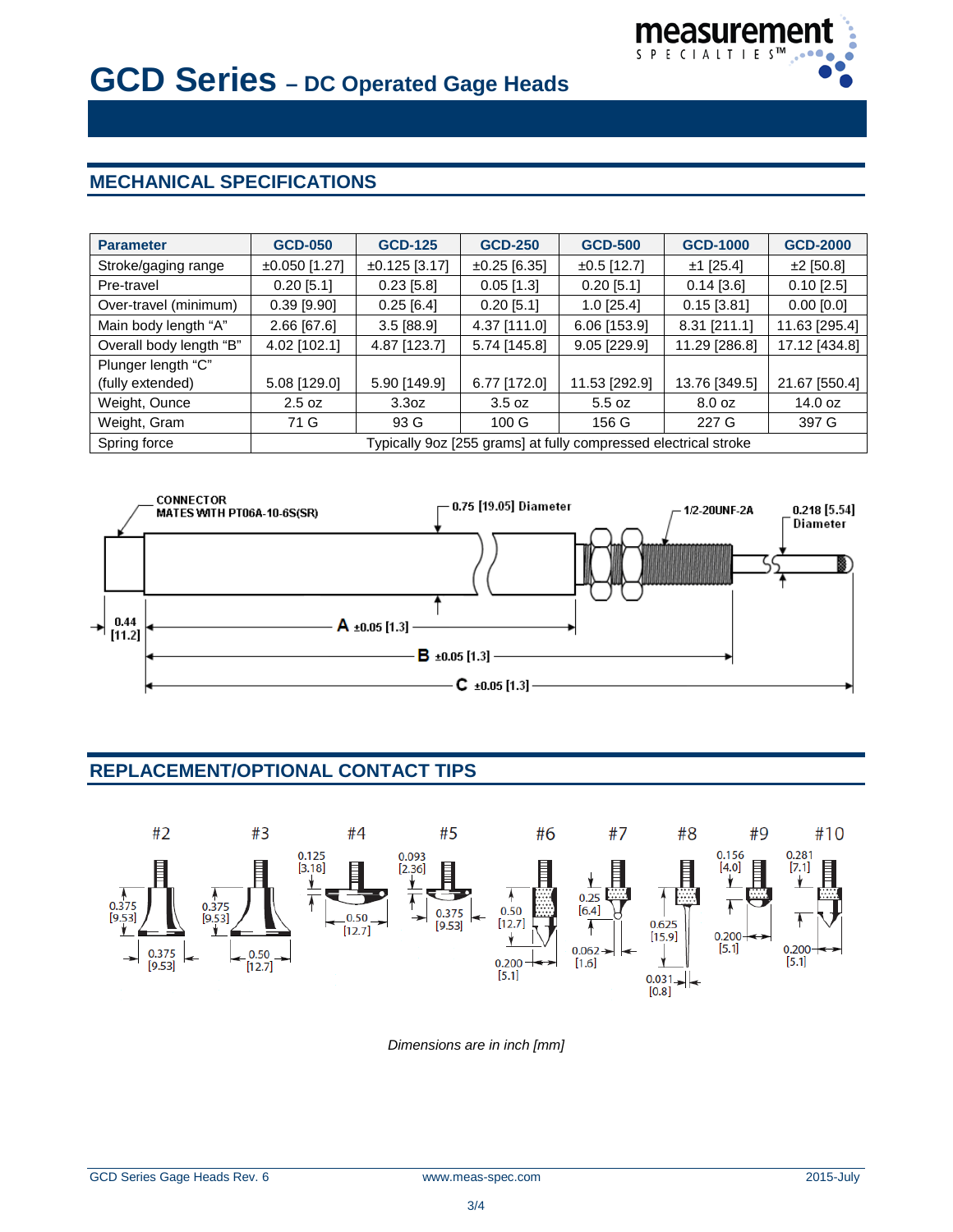

## **ORDERING INFORMATION**

| <b>Description</b>                                    | <b>Model</b>                  | <b>Part Number</b> |  |  |  |
|-------------------------------------------------------|-------------------------------|--------------------|--|--|--|
| $\pm 0.050$ inch gage head                            | GCD 050                       | 02350509-000       |  |  |  |
| ±0.125 inch gage head                                 | <b>GCD 125</b>                | 02350510-000       |  |  |  |
| ±0.25 inch gage head                                  | <b>GCD 250</b>                | 02350511-000       |  |  |  |
| $±0.5$ inch gage head                                 | <b>GCD 500</b>                | 02350512-000       |  |  |  |
| ±1 inch gage head                                     | <b>GCD 1000</b>               | 02350513-000       |  |  |  |
| ±2 inch gage head                                     | <b>GCD 2000</b>               | 03350159-000       |  |  |  |
| <b>OPTIONS</b>                                        |                               |                    |  |  |  |
| Air extend/spring retract gage head (Consult factory) | All GC Series                 | XXXXXXXX-150       |  |  |  |
| <b>ACCESSORIES</b>                                    |                               |                    |  |  |  |
| Dual rail DC power supply (±15VDC)                    | PSD 40-15                     | 02291339-000       |  |  |  |
| Mating connector kit                                  | PT06A-10-6S(SR)               | 62101011-000       |  |  |  |
| Cable with wired mating connector (1)                 | <b>GCD</b> to Stripped/Tinned | 04290583-000       |  |  |  |
| Replacement contact tips                              | Contact Tip 2                 | 67010005-000       |  |  |  |
|                                                       | Contact Tip 3                 | 67010006-000       |  |  |  |
|                                                       | Contact Tip 4                 | 67010002-000       |  |  |  |
|                                                       | Contact Tip 5                 | 67010007-000       |  |  |  |
|                                                       | Contact Tip 6                 | 67010008-000       |  |  |  |
|                                                       | Contact Tip 7                 | 67010009-000       |  |  |  |
|                                                       | Contact Tip 8                 | 67010010-000       |  |  |  |
|                                                       | Contact Tip 9                 | 67010001-000       |  |  |  |
|                                                       | Contact Tip 10                | 67010011-000       |  |  |  |

*(1) Cables are shielded, 10 foot long, and rated 80°C [176°F] operating. Consult factory for other lengths.*

*Refer to our ["Options and Accessories](http://www.meas-spec.com/datasheets.aspx) for Gage Head" data sheet.*

### **TECHNICAL CONTACT INFORMATION**

| <b>NORTH AMERICA</b>                                                                                                                                                                                   | <b>EUROPE</b>                                                                                                                                                                             | <b>ASIA</b>                                                                                                                                                                                                             |
|--------------------------------------------------------------------------------------------------------------------------------------------------------------------------------------------------------|-------------------------------------------------------------------------------------------------------------------------------------------------------------------------------------------|-------------------------------------------------------------------------------------------------------------------------------------------------------------------------------------------------------------------------|
| Measurement Specialties, Inc.<br>1000 Lucas Way<br>Hampton, VA 23666<br><b>United States</b><br>Phone: +1-800-745-8008<br>Fax: +1-757-766-4297<br>Email: sales@meas-spec.com<br>Web: www.meas-spec.com | <b>MEAS Deutschland GmbH</b><br>Hauert 13<br>D-44227 Dortmund<br>Germany<br>Phone: +49-(0)231-9740-0<br>Fax: +49-(0)231-9740-20<br>Email: info.de@meas-spec.com<br>Web: www.meas-spec.com | Measurement Specialties China Ltd.<br>No. 26, Langshan Road<br>High-tech Park (North)<br>Nanshan District, Shenzhen 518057<br>China<br>Phone: +86-755-33305088<br>Fax: +86-755-33305099<br>Email: info.cn@meas-spec.com |
|                                                                                                                                                                                                        |                                                                                                                                                                                           | Web: www.meas-spec.com                                                                                                                                                                                                  |

The information in this sheet has been carefully reviewed and is believed to be accurate; however, no responsibility is assumed for inaccuracies. Furthermore, this information does not convey to the purchaser of such devices any license under the patent rights to the manufacturer. Measurement Specialties, Inc. reserves the right to make changes without further notice to any product herein. Measurement Specialties, Inc. makes no warranty, representation or guarantee regarding the suitability of its product for any particular purpose, nor does Measurement Specialties, Inc. assume any liability arising out of the application or use of any product or circuit and specifically disclaims any and all liability, including without limitation consequential or incidental damages. Typical parameters can and do vary in different applications. All operating parameters must be validated for each customer application by customer's technical experts. Measurement Specialties, Inc. does not convey any license under its patent rights nor the rights of others.